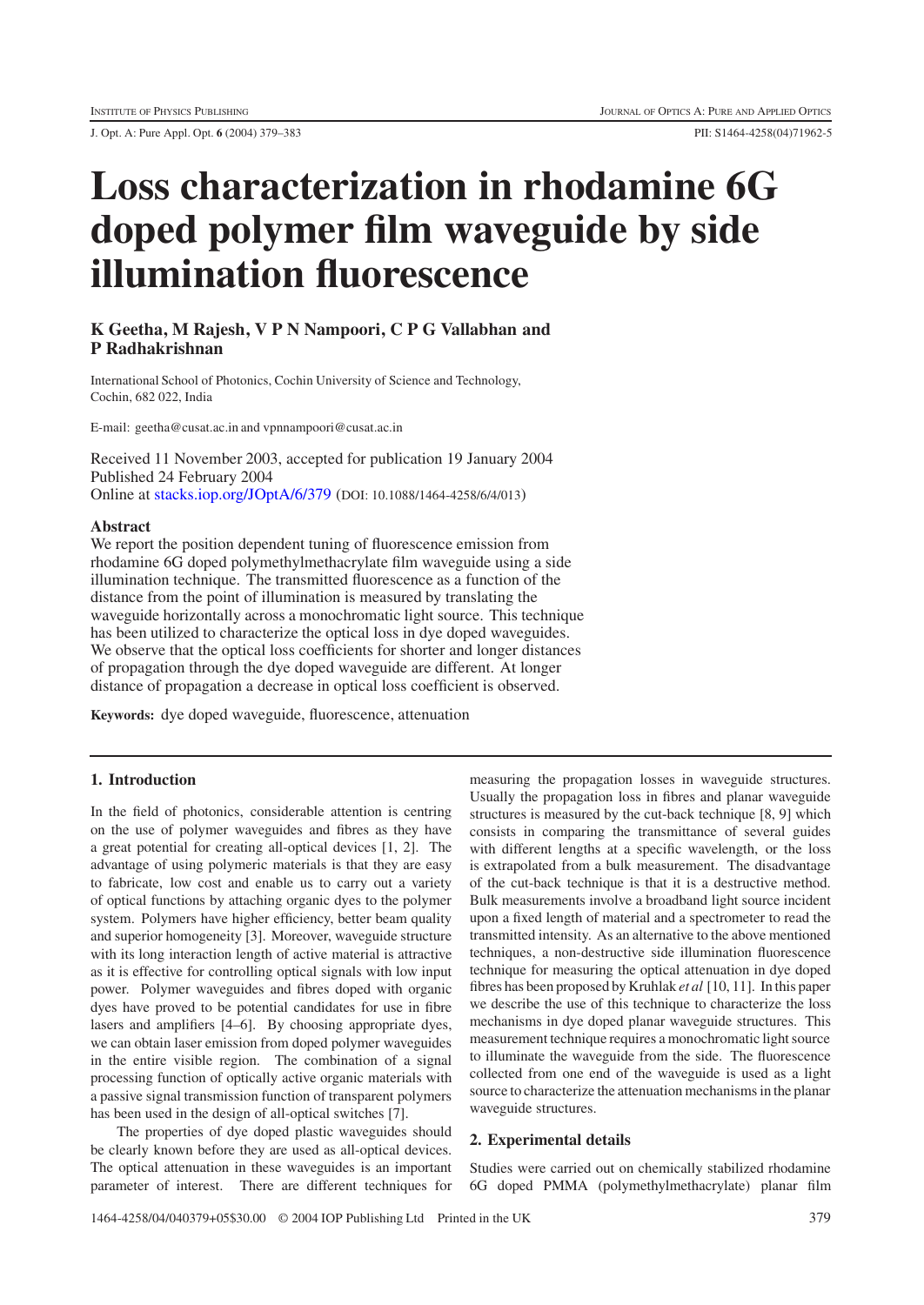

**Figure 1.** The absorption spectrum of Rh6G doped PMMA bulk sample.



**Figure 2.** The experimental set-up used to record the fluorescence emitted from the side illuminated planar waveguide. C—chopper; W—waveguide; OF—optical fibre; LA—lock-in amplifier; MPA—monochromator–PMT assembly. The arrow shows the direction of translation of the waveguide.

waveguide structures. The reasons for choosing PMMA as the base material are its good optical quality and its compatibility with most of the organic dyes to be used as dopants. The well mixed monomer–initiator–dye mixture—the concentration of the dye in monomer being  $1 \times 10^{-4}$  M—was taken in a conical flask and evenly heated to 90 ◦C for 30 min until the solution became viscous. The viscous solution was allowed to flow freely along the surface of a clear glass plate at room temperature and was kept for 24 h in a dust free environment. Free standing film thus obtained was lapped and polished respectively with silicon carbide and alumina powder. The thickness of the sample was found to be  $420 \mu m$  and essentially it is a two-dimensional waveguide.

To select the pump beam for exciting the dye doped waveguide, we recorded the absorption spectrum of the bulk sample using a spectrophotometer (JASCO UV/VIS/NIR V-570). In view of the absorption spectrum (figure 1), radiation at 532 nm (beam spot size ∼ 1.5 mm) from a diode pumped solid state (DPSS) laser  $(Nd:YVO<sub>4</sub>)$  was used as the pump source. A schematic diagram of the experimental set-up is shown in figure 2.

The film waveguide was mounted normally on a translation stage with respect to the incident radiation. The side illumination of the dye doped waveguide generates fluorescence emission. The light emission from one end of the waveguide was collected by an optical fibre leading to a

monochromator–photomultiplier tube assembly coupled with a lock-in amplifier (Stanford Research Systems SR850), for signal analysis. To measure the transmitted fluorescence as a function of propagation distance through the waveguide, the illumination point on the waveguide was varied by translating the waveguide horizontally across the laser source. The direction of translation is indicated by the arrow mark in figure 2. At each point of illumination, the fluorescence spectrum was charted. The experiment was repeated for three different pump powers, namely 0.9, 3.06, 9.28 mW. It was ensured that the sample was not damaged even at the highest pump power.

#### **3. Results and discussion**

The side illumination fluorescence spectrum was recorded for various propagation distances from one edge of the waveguide. Figure 3 shows the spectra of transmitted fluorescence light measured as a function of the propagation distance through the waveguide. As the propagation distance increases, the magnitude of the output intensity decreases due to loss mechanisms such as absorption and scattering. In addition, there is a red-shift for the peak fluorescence emission as the illumination distance from one edge of the waveguide is increased. A similar red-shift in the fluorescence emission from side illuminated dye doped fibre has also been observed by other workers [10, 11].

The red-shift of the fluorescence signal is produced by the self-absorption of the dye due to the overlapping of the absorption and fluorescence spectra of Rh6G [12]. As the fluorescence light is guided through the dye doped waveguide, the effective path length is increased resulting in self-absorption and re-emission causing a red-shift in the observed spectrum. The further the point of illumination from the observation end, the larger the effective path length, which results in increased interaction between the dye molecules and the enhanced fluorescence emission generated. This results in an increased self-absorption of the fluorescence and thereby shifting of the emitted fluorescence peak towards the red side.

Figure 4 shows the variation of the fluorescence peak wavelength as a function of propagation distance through the waveguide. For shorter propagation distances in the waveguide, the red-shift shows a linear behaviour, whereas at longer distances, the shift tends to exhibit a saturation behaviour. This mechanism is similar to the concentration dependent red-shift which is observed in dye solutions [13].

The fluorescence collected from the dye doped waveguide has a spectral width of about 100 nm and hence can be used as a broad wavelength light source for measuring the attenuation in the waveguide. The transmitted fluorescence is measured as a function of the propagation distance so as to characterize the attenuation in the waveguide.

From Beer–Lambert's law for linear optical attenuation in a medium,

$$
I(\lambda, z) = I_0(\lambda) \exp(-\alpha(\lambda)z)
$$
 (1)

where  $I(\lambda, z)$  and  $I_0(\lambda)$  represent the intensity of the transmitted light at wavelength λ at propagation distances *z* and  $z = 0$  respectively and  $\alpha(\lambda)$  is the linear attenuation coefficient corresponding to wavelength  $\lambda$ .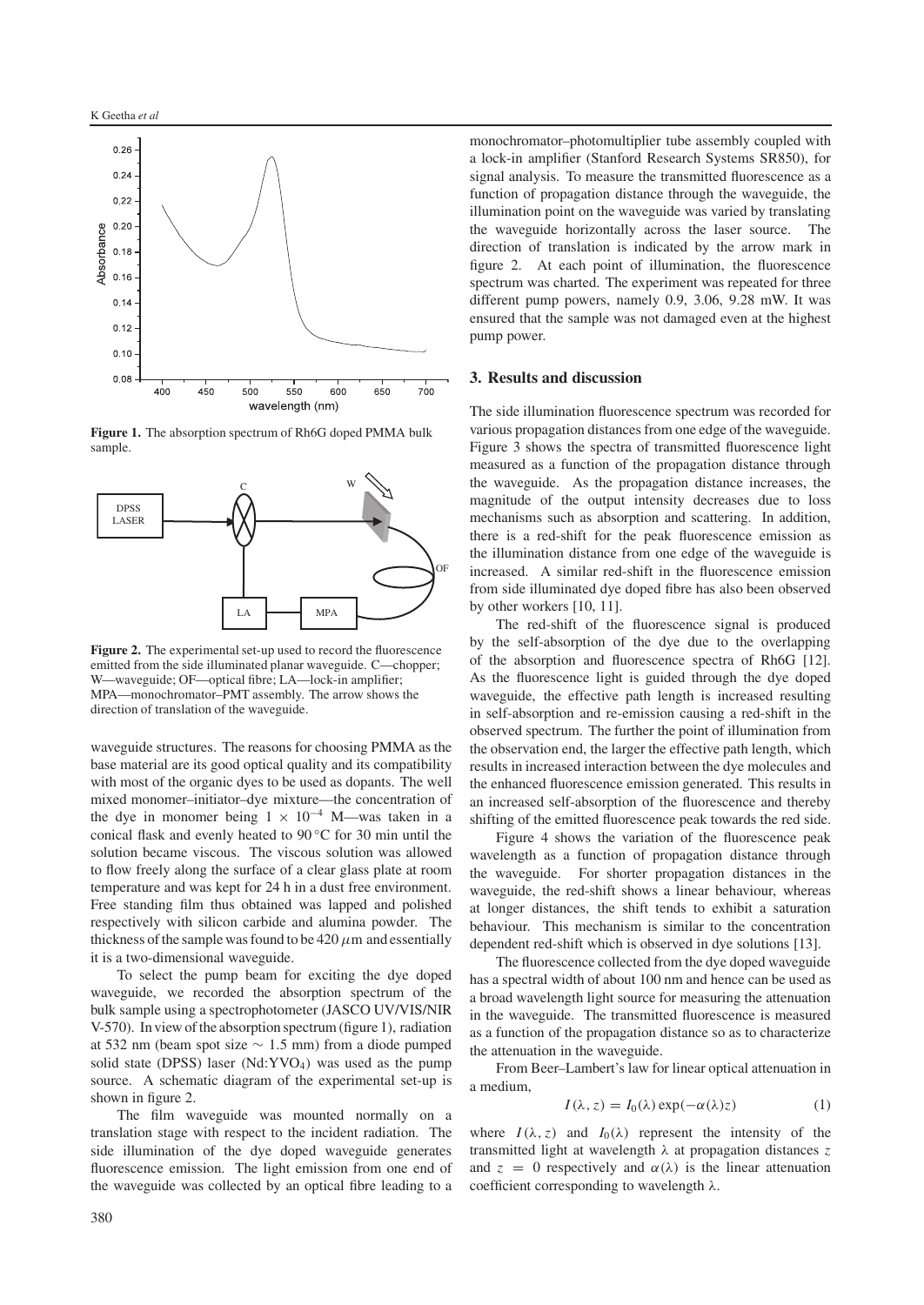

**Figure 3.** Transmitted fluorescence as a function of propagation distance through the waveguide.

We first applied Beer–Lambert's law to our data so as to characterize the optical loss in the waveguide. Figure 5 shows plots of the natural logarithm of the transmitted fluorescence intensity versus the propagation distance (data obtained from figure 3) corresponding to various emission wavelengths. An interesting observation is the nonlinear behaviour of these plots, which suggests that the loss coefficient is not a constant for the total length of propagation through the waveguide.

The nonlinear plot of ln *I* versus *z* can be fitted to a minimum number of straight lines (the method is known as peeling the curve) which will provide the values of loss



**Figure 4.** The variation of the fluorescence peak with propagation distance.

coefficients in the respective ranges of the waveguide length. Figure 6 shows the application of this method to the semilog plot at 600 nm.

For the lowest pump power, the plot can be fitted to two straight lines, whereas for higher powers it has to be fitted to three straight lines. This clearly suggests that as the light propagates through the waveguide, there arise some mechanisms which tend to alter the optical attenuation inside the waveguide. The general tendency is that the attenuation decreases for longer distances of propagation. One of the possible mechanisms of this behaviour is re-absorption of fluorescence light on the shorter wavelength side and subsequent emission in the larger wavelength region. This also supports the observation that this type of behaviour is more prominent in the longer wavelength region of the fluorescence spectrum. As the pump power is increased, the intensity of the fluorescence emission is also enhanced, which in turn causes increased probability of a re-absorption–emission process. This is exhibited as more than two linear parts in the  $\ln I - z$ plots corresponding to higher pump powers.

As the fluorescence light propagates through the waveguide, re-absorption and re-emission of light by the dye molecules take place. The re-absorption is on the shorter wavelength side of the fluorescence emission while the reemission is in the longer wavelength region. It should also be noted that there is a red-shift in the fluorescence spectrum as the propagation distance increases. Hence the contribution from re-absorption–re-emission phenomena will lower the attenuation for longer wavelengths at the larger distances.

We also plotted the  $ln(I)$  versus  $ln(z)$  graph for the three pump powers (figure 7) to see the nature of the power law variation (i.e.,  $I(z) \sim z^{-n}$ ) in the fluorescence emission with respect to propagation distance.

The values of *n* are identical for all wavelengths in the shorter length region of the waveguide. The extents of such length regions in the waveguide exhibiting identical *n* values increase with the pump power, as is clear from figures 7(a) to (c). Thus such graphs show the extent in the waveguide region to which the intensity variation with *z* depends on an identical exponent. Additional experiments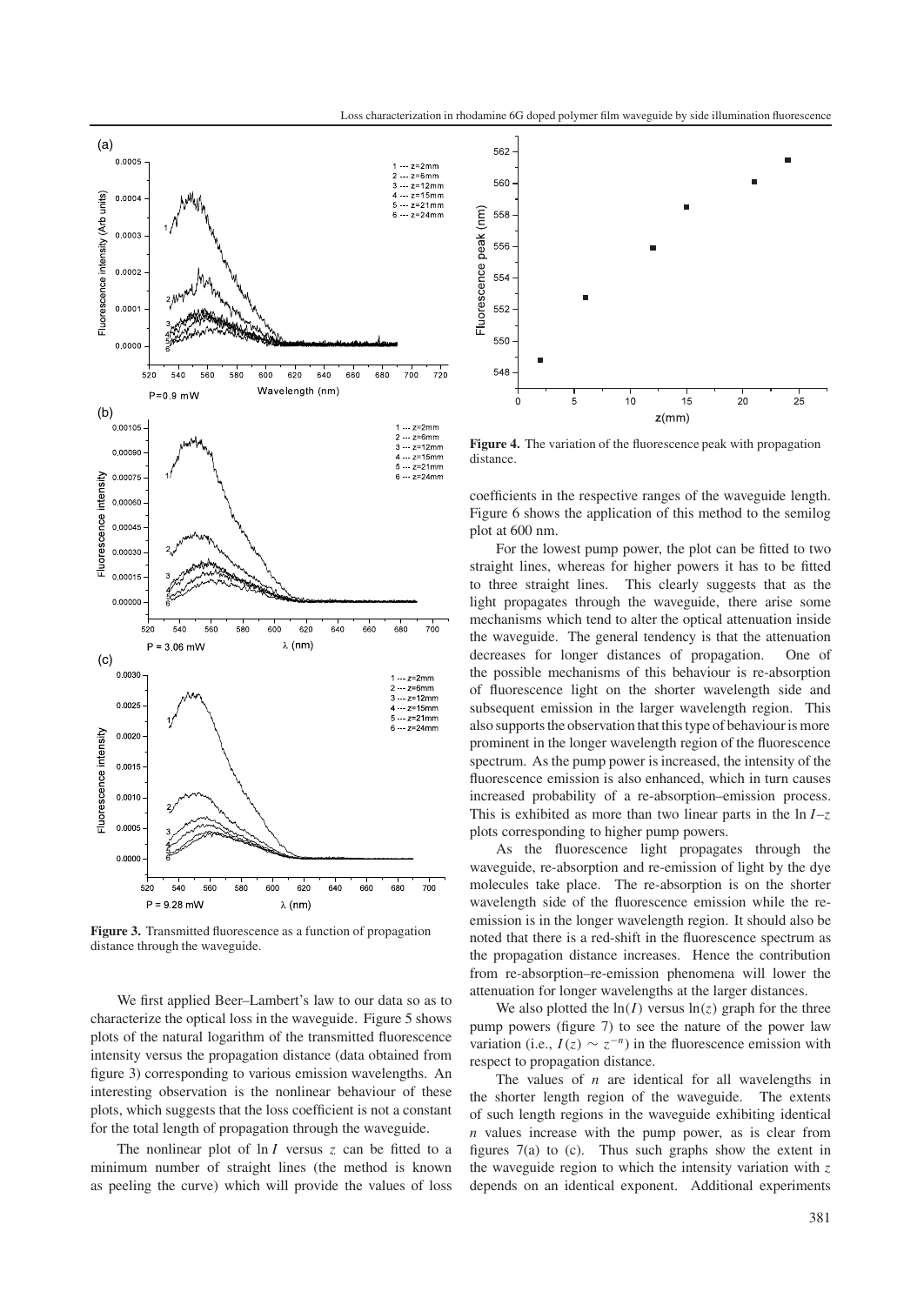

**Figure 5.** Plot of  $ln(I)$  versus *z* (*z* is the propagation distance through the waveguide).

are in progress to study the optical attenuation in polymer waveguides with different dye concentrations and thickness and the results will be reported elsewhere.

plot at  $\lambda = 600$  nm. The solid lines represent the linear fits to the data.

#### **4. Conclusions**

Using a side illumination technique, position-dependent tuning of light emitted from a rhodamine 6G doped planar waveguide